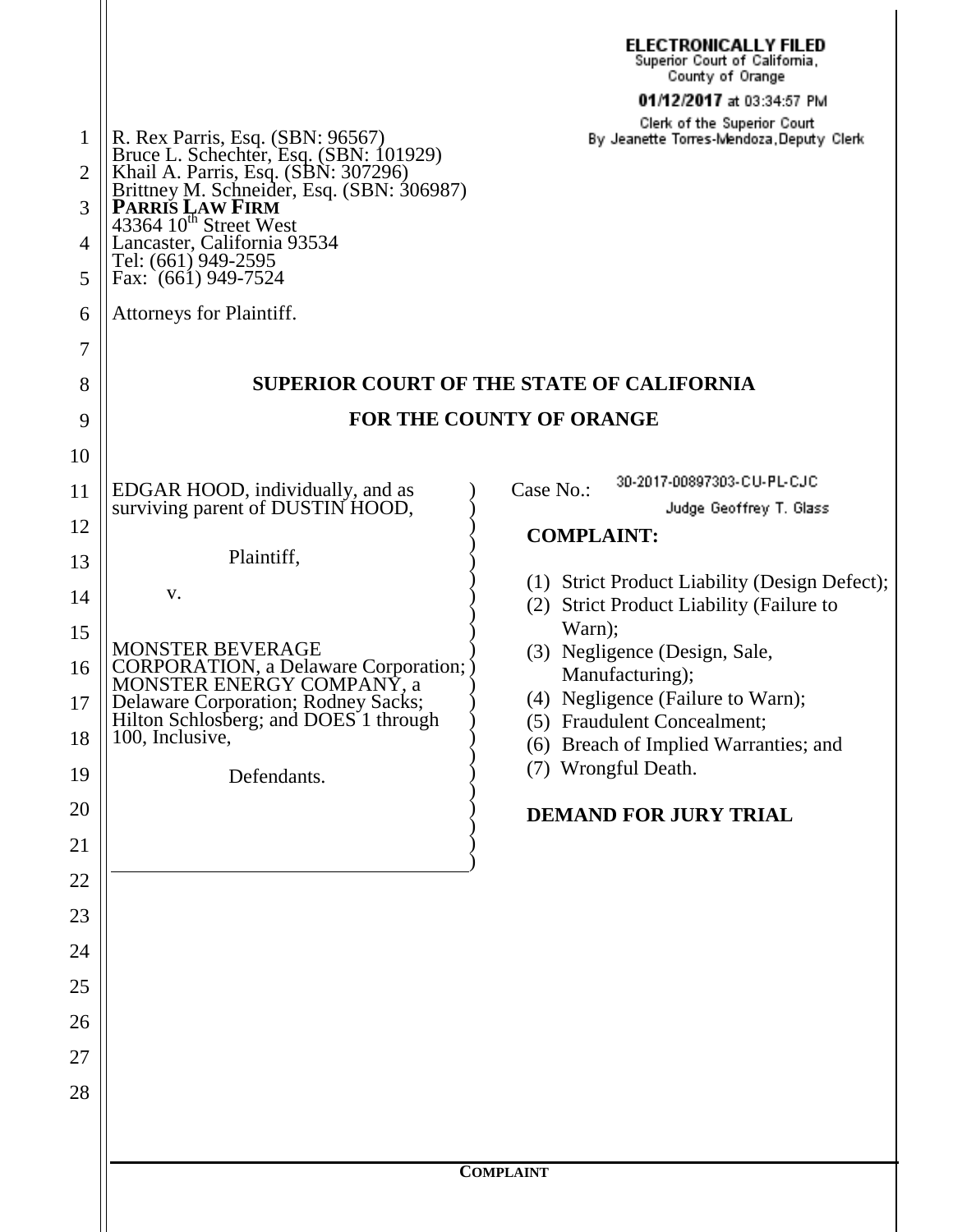Plaintiff, Edgar Hood ("Plaintiff"), individually and as the surviving parent of Dustin Hood, ("Decedent") by his undersigned counsel, hereby sues Defendants, Monster Beverage Corporation, Monster Energy Company, Rodney Sacks, Hilton Schlosberg, and DOES 1 through 100, inclusive (collectively, "Defendants"), and in support thereof, states as follows:

#### **NATURE OF THE CASE AND PARTIES**

1. Plaintiff brings the instant survival and wrongful death actions for personal injuries suffered as a result of the January 17, 2015 passing of his 19-year-old son, Dustin Hood, following his ingestion of a toxic amount of caffeine and other stimulants through his consumption of 3.5 of the 24-oz. "MONSTER ENERGY" drinks within a 24-hour period.

2. Plaintiff is a resident of the State of Georgia. Plaintiff, as the surviving parent of Dustin Hood, seeks to recover all damages allowed by law for personal injuries suffered by his son prior to his death. Additionally, Plaintiff seeks to recover all damages allowed by law as a result of the wrongful death of his son.

3. Decedent, Dustin Hood, is one of many people who have suffered a cardiac arrest or other adverse cardiac event following chronic and/or acute consumption of Monster Energy Drinks. Plaintiff brings the instant action for personal injuries suffered by his son as a result of his January 16, 2015 through January 17, 2015 fatal cardiac arrhythmia following his Monster Energy Drink consumption.

4. Defendants Monster Beverage Corporation, Monster Energy Company, Rodney Sacks and Hilton Schlosberg (collectively referred to as "Monster") develop and sell a dangerous cocktail of stimulants known as Monster Energy Drinks. Countless leading medical authorities have discovered and reported that consumption of energy drinks, including Monster Energy Drinks, causes, among other things, significant changes in blood pressure and heart rate sufficient to trigger adverse cardiac events in both healthy and vulnerable consumers. Monster has continually ignored or otherwise rejected the overwhelming and growing body of scientific and medical literature describing the harmful consequences associated with energy drink consumption. In spite of these repeated warnings, Monster refuses to conduct testing of its energy drinks and continues to market their product to children, young adults and vulnerable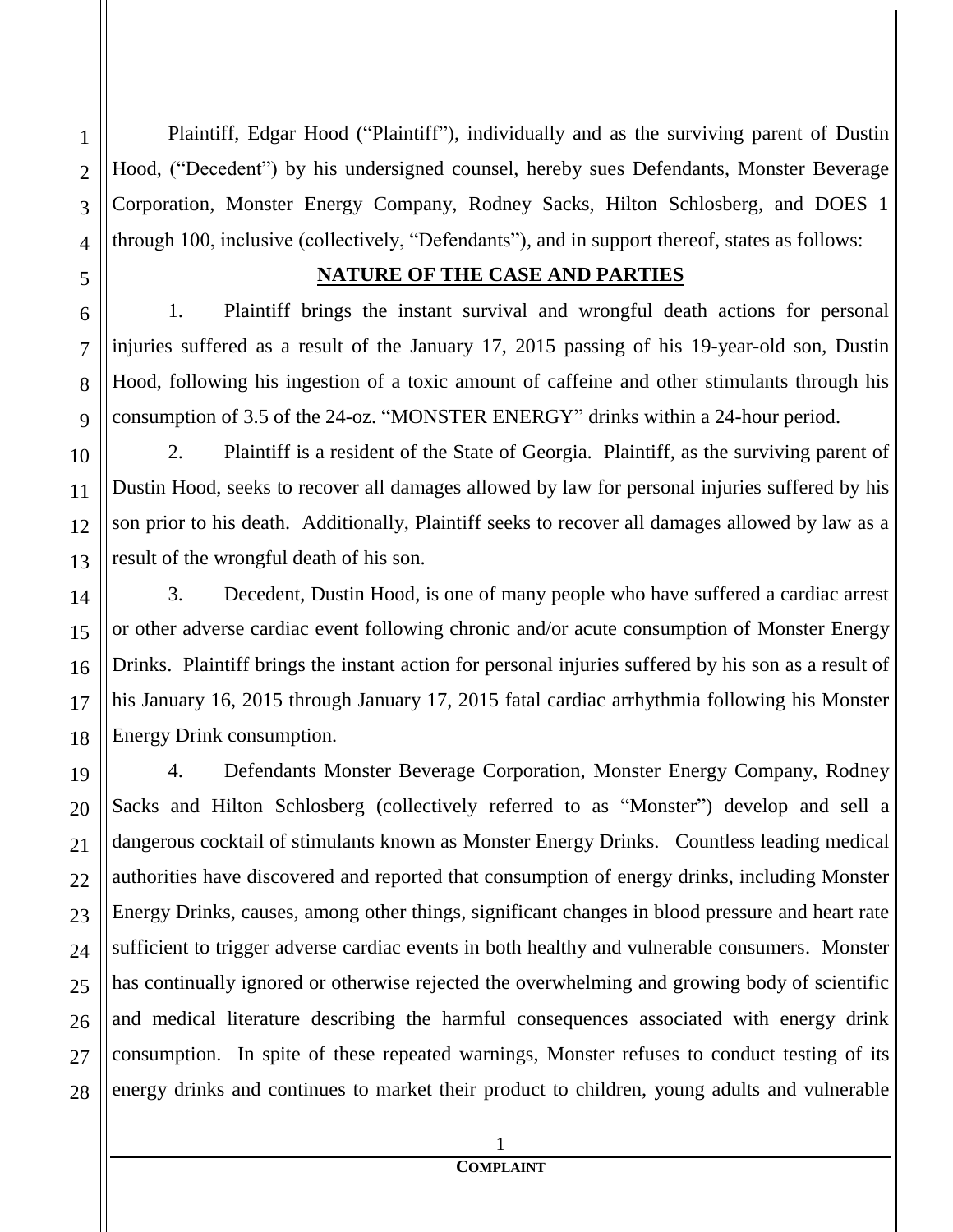populations. Although Monster Energy Drinks contain a proprietary and never-before studied combination of stimulant ingredients, Monster blindly claims that its cocktail is safe because each of the individual ingredients are purportedly safe when used in other products, in other quantities, and in other combinations. Unfortunately, this is the extent of Monster's publicallydisclosed safety analysis.

5. Monster Beverage Corporation is a corporation organized under the laws of the State of Delaware, with its principal place of business located at 1 Monster Way, Corona, California 92879. At all times pertinent hereto, Defendant Monster Beverage Corporation was engaged in and responsible for the design, manufacture, production, testing, study, inspection, mixture, labeling, marketing, advertising, sales, promotion, and/or distribution of the energy drink named MONSTER ENERGY. Defendant, Monster Beverage Corporation, may be served with process by service on its registered agent: CSC – Lawyers Incorporating Service, 2710 Gateway Oaks Drive, Suite 150N, Sacramento, California 95833.

6. Monster Energy Company is a corporation organized under the laws of the State of Delaware, with its principal place of business located at 1 Monster Way, Corona, California 92879. At all times pertinent hereto, Defendant Monster Energy Company was engaged in and responsible for the design, manufacture, production, testing, study, inspection, mixture, labeling, marketing, advertising, sales, promotion, and/or distribution of the energy drink named MONSTER ENERGY. Defendant, Monster Energy Company, may be served with process by service on its registered agent: CSC – Lawyers Incorporating Service, 2710 Gateway Oaks Drive, Suite 150N, Sacramento, California 95833.

7. Rodney Sacks is a resident of Orange County and is the Chairman and CEO of Monster Beverage Corporation and Monster Energy Company. He is involved in every decision made by Monster – down to even signing individual endorsement deals for athletes and celebrities sponsored by Monster. Mr. Sacks was integrally involved decision making that impacts the crux of Plaintiff's case; including but not limited to: how Monster Energy drinks would be formulated, the decision not to conduct safety testing on Monster Energy drinks, the decision to rush to market with Monster Energy drinks despite concerns over their safety, as

1

2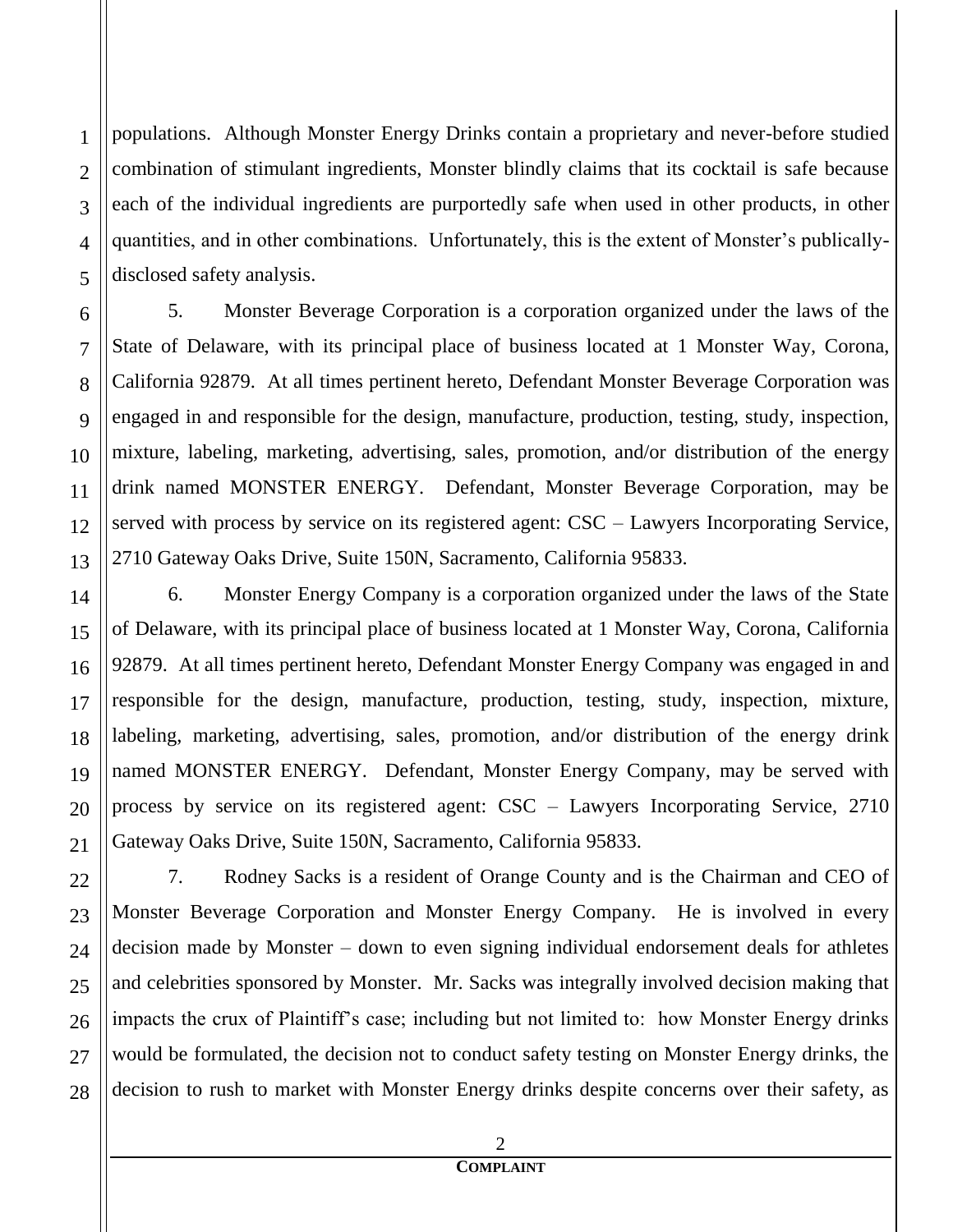well as the process for how safety concerns and adverse event reports are processed by Monster.

8. Hilton Schlosberg is a resident of Orange County and is the Vice Chairman and President of Monster and Beverage Corporation and Monster Energy Company. He is very involved in the day to day operation of Monster. Mr. Schlosberg was integrally involved in decision making that impacts the crux of Plaintiff's case including: managing Monster's safety team, being in charge of all safety functions for Monster, leading quality control and quality assurance, the adverse event reporting process, reviewing and participating in the consumer complaint process about injuries related to consumption of Monster Energy drinks.

9. The true names and/or capacities, whether individual, corporate, associate or otherwise, of defendants DOES 1 through 100, inclusive, are unknown to Plaintiff at this time, who, therefore, sues said defendants by such fictitious names. Plaintiff is informed and believes, and based thereon alleges, that each of the defendants fictitiously named herein as a Doe is legally responsible, negligently or in some other actionable manner, for the events and legal cause of Decedent's cardiac arrhythmia and the resulting death and damages to Plaintiff and his decedent, as hereinafter alleged. Plaintiff will amend this Complaint to assert the true names and/or capacities of such fictitiously named defendants when the same have been ascertained. For convenience, Monster Beverage Corporation, Monster Energy Company, Rodney Sacks and Hilton Schlosberg and DOES 1 through 100 are sometimes collectively referred to herein as "Monster."

10. Plaintiff is informed and believes, and based thereon alleges, that, at all times mentioned herein, defendants were the agents (ostensible or otherwise), servants, employees successors-in-interest and/or joint venturers of their co-defendants and were, as such, acting within the purpose, course, scope and authority of said agency, employment, successor-ininterest and/or joint venture and that each and every defendant, as aforesaid, was acting as a principle and was negligent in the selection and hiring and retention of each and every defendant as an agent, employee, successor-in-interest and/or joint venture. Each defendant has ratified and approved the acts of their respective agents and employees.

1

2

3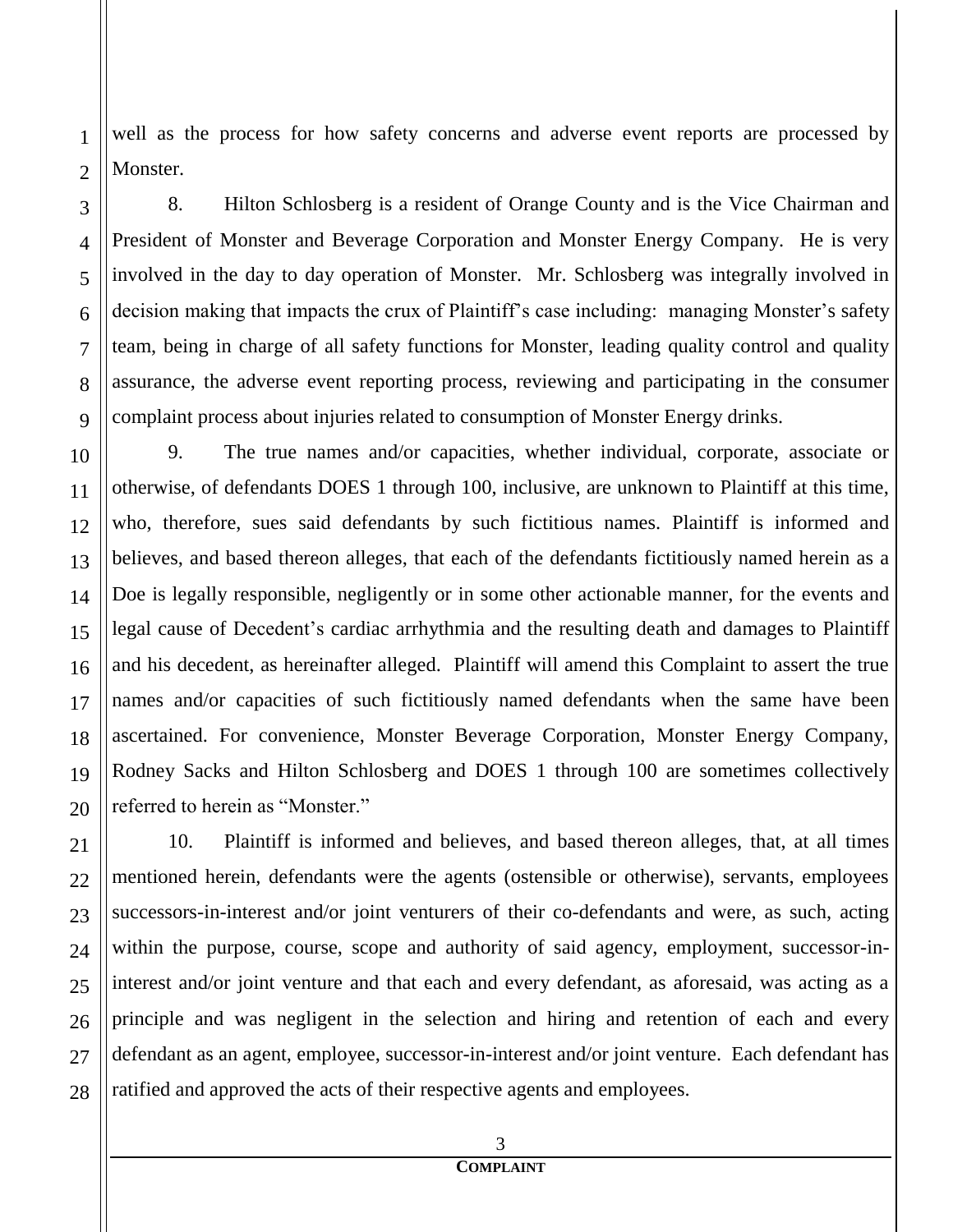#### **JURISDICTION AND VENUE**

11. Jurisdiction and venue are proper in the Superior Court of California for Orange County because, at all times relevant hereto, Defendants Rodney Sacks and Hilton Schlosberg resided in Orange County, California where they also engaged in the harm producing conduct set forth above with respect to the way in which they ran Monster and marketed its energy drinks to consumers including but not limited to Plaintiff.

12. This is an action for damages that exceeds twenty-five thousand dollars (\$25,000.00), the minimum jurisdictional requirement.

## **FACTUAL ALLEGATIONS**

13. On or about January 16, 2015, 19-year-old Dustin Hood, was visiting family in Dalton, Georgia for the weekend. Between 4:30 p.m. on January 16, 2015 and 1:30 p.m. on January 17, 2015 Dustin Hood consumed 3.5 cans of the 24-oz. Monster Energy drinks. In addition to other stimulants (some of which contained hidden amounts of additional caffeine), the 3.5 cans of Monster Energy, together, contained 840 milligrams of caffeine—the equivalent caffeine content of fourteen (25) 12-oz. cans of Coca-Cola.

14. During the early afternoon hours of January 17, 2015, Decedent went to play basketball with his cousin at a nearby school yard. During the game, Decedent collapsed and fell face first on the concrete basketball court. He was unresponsive and an ambulance was called immediately, arriving about 10 minutes later. Upon their arrival, Decedent was defibrillated and ultimately transported to the emergency room at a local hospital, where he was pronounced deceased at 2:52 p.m.

15. According to the autopsy report and the death certificate, the cause of death was cardiac arrhythmia.

16. Dustin Hood was survived by his parents, his step-mother, and five sisters.

17. Before suffering his fatal cardiac arrhythmia, Decedent was an active young man with a promising future.

18. At all relevant times, Defendants were responsible for the design, manufacture, production, testing, study, inspection, mixture, labeling, marketing, advertising, sales,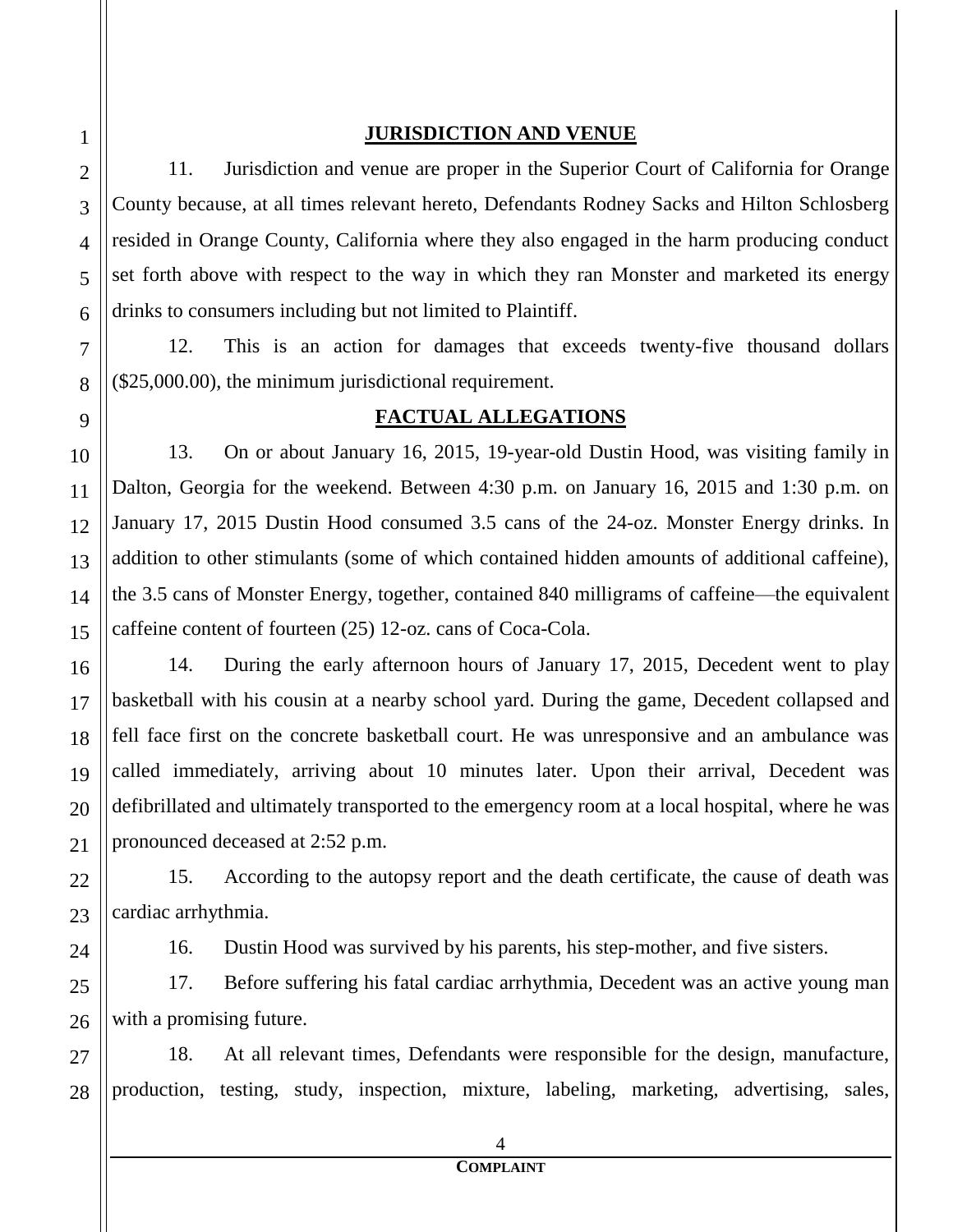promotion, and/or distribution of the Monster Energy drinks that Decedent consumed and from which he suffered a cardiac arrhythmia and other permanent injuries.

19. Monster Energy Drinks are marketed as products that provide benefits to consumers in the form of increased energy and stamina, weight loss, and enhanced physical and/or mental performance.

20. In order to provide the marketed benefits, Monster Energy Drinks contain and rely primarily upon massive amounts of caffeine, a substance known for imposing adverse health effects upon consumers. Caffeine affects various organ systems by, *inter alia*, increasing heart rate, blood pressure, speech rate, motor activity, attentiveness, gastric secretion, diuresis, and body temperature. Most importantly, caffeine is known to play a role in triggering arrhythmias or other adverse cardiac events.

21. In addition to caffeine, Monster Energy Drinks contain guarana and taurine. Guarana is a plant extract that contains caffeine. Taurine has an effect on cardiac muscles similar to that of caffeine. Studies have shown that the synergistic effect of caffeine, guarana, taurine and/or other like substances can produce significant adverse health effects, including cardiac arrest and cardiac arrhythmia.

22. For years, Monster successfully avoided meaningful regulation of its product by the U.S. Food and Drug Administration. By classifying its products as a "dietary supplement"—in other words, not a "food"—Monster manufactured its Monster Energy Drinks without any restrictions on caffeine content. However, after controversies sparked over the growing death toll amongst Monster's consumer base, Monster announced in 2013 that Monster Energy Drinks would be marketed as "beverages" and consequently would disclose the caffeine content of these products to consumers.

23. Despite Monster's knowledge of the significant risks associated with consumption of Monster Energy Drinks, Defendants mask and otherwise fail to alert consumers like Plaintiff of the significant risks associated with Monster Energy Drink consumption. To the contrary, Monster Energy Drinks expressly pride themselves as "deliver[ing] twice the buzz of a regular energy drink," and "pack[ing] a vicious punch."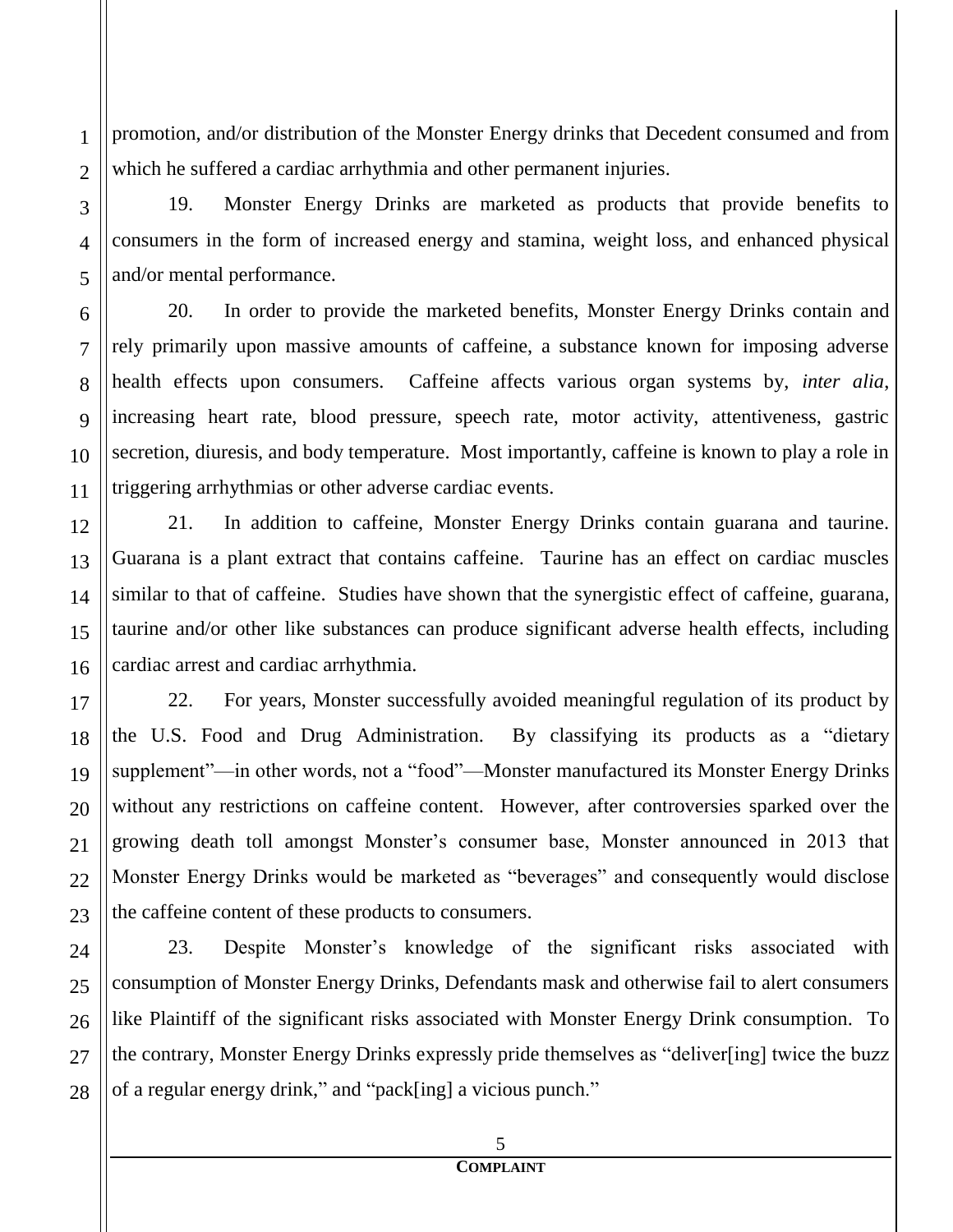24. While championing the purported benefits provided by Monster Energy Drinks, Defendants entirely failed to warn or disclose to consumers, like Dustin Hood, the known risks and side effects of consuming Monster Energy Drinks, including the risk of an adverse cardiac event, from which Dustin Hood ultimately died.

25. Monster marketed its drinks to Dustin Hood; and in doing so, it overstated the benefits and good qualities of Monster Energy Drinks while understating and/or failing to state the risks and dangers associated with energy drinks.

26. Beyond their failure to warn of or disclose to consumers information related to the significant risks associated with consuming Monster Energy Drinks, Defendants intentionally withheld, suppressed and concealed from consumers information relating to the risks of adverse health effects upon consumption of this product.

27. Had Monster properly disclosed and warned of the significant risk of suffering adverse cardiac events, including cardiac arrests, and cardiac arrhythmia due to the consumption of Monster Energy Drinks, Dustin Hood would not have consumed the Monster Energy Drinks that ultimately led to his death.

28. Monster failed to conduct adequate testing, studies or clinical testing and research, and similarly failed to conduct adequate marketing surveillance regarding Monster Energy Drinks' adverse effects upon the cardiovascular health of consumers.

29. Despite Monster's representations to the contrary, the Monster Energy Drinks consumed by Dustin Hood was not safe or fit for the use for which it was intended.

30. Defendants' failures in designing, manufacturing, marketing, distributing, warning and/or selling Monster Energy Drinks directly and proximately caused Dustin Hood to suffer the cardiac arrhythmia that ultimately led to his death.

# **I. SURVIVAL ACTION CAUSES OF ACTION**

## **FIRST CAUSE OF ACTION**

#### **(Strict Liability: Design Defect)**

31. Plaintiff, as surviving parent of Dustin Hood, re-alleges each and every allegation contained in this Complaint with the same force and effect as if fully set forth herein.

28

1

2

3

4

5

6

7

8

9

10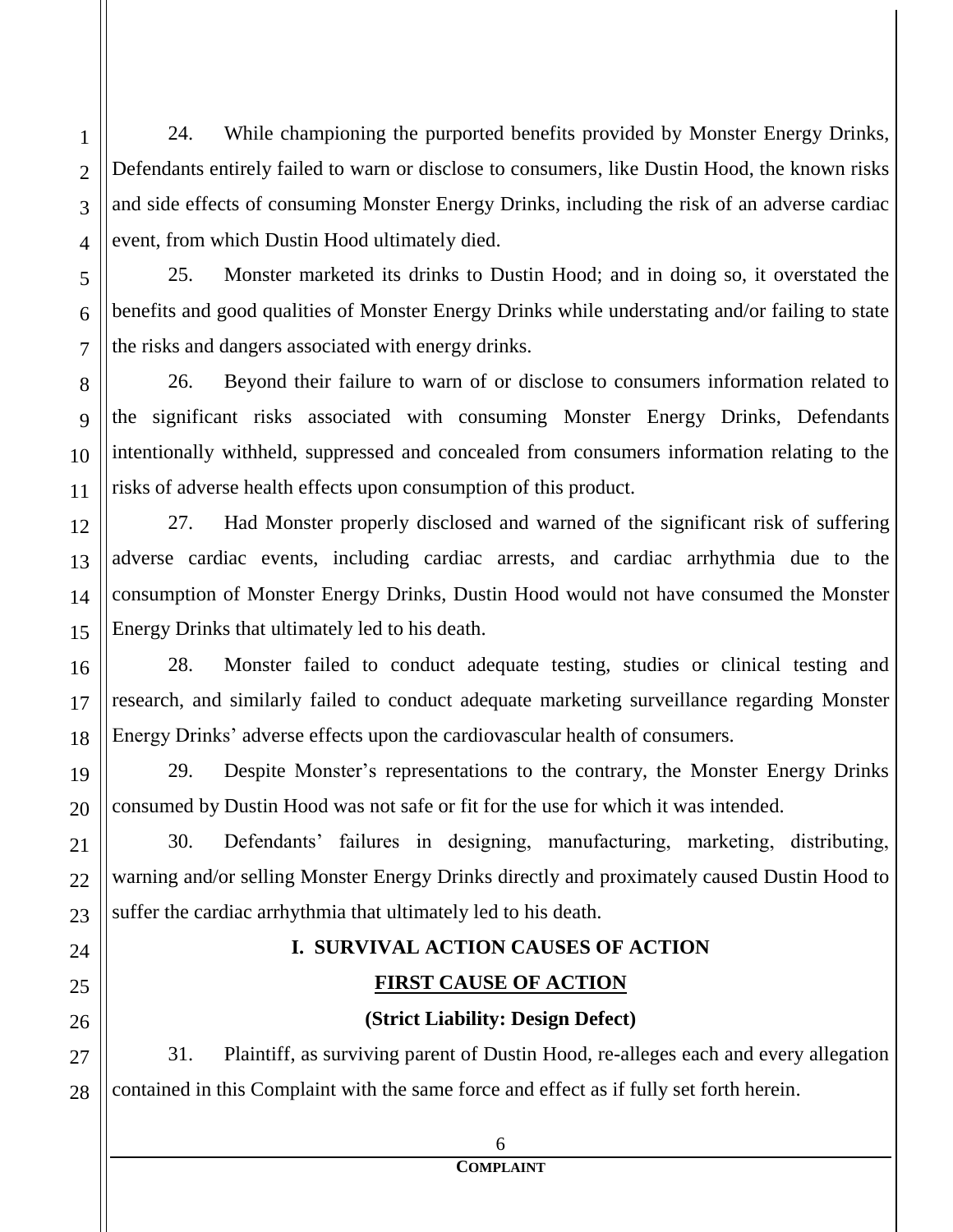32. Defendants manufactured, sold, and supplied Monster Energy Drinks and had significant involvement in distribution including the capability of exercising control over quality.

33. Defendants placed Monster Energy Drinks into the stream of commerce. Monster Energy Drinks were expected to, and did, reach Dustin Hood without substantial change in their condition. Dustin Hood consumed Monster Energy Drinks and such consumption caused his cardiac arrhythmia and death.

34. Dustin Hood consumed the Monster Energy Drinks that caused his death in the way that Defendants intended all Monster Energy Drinks to be used – he ingested them orally.

35. The Monster Energy Drinks that Dustin Hood consumed, and that caused his death, did not perform as safely as an ordinary consumer would have expected them to perform when used or misused in an intended or reasonably foreseeable way.

36. At the time the Monster Energy Drinks consumed by Dustin Hood left Defendants' control, they were in a condition not contemplated by Dustin Hood and were unreasonably dangerous and defective. Monster Energy Drinks were at the time of Dustin Hood's consumption (and remain to this day) dangerous to an extent beyond that which would be contemplated by the ordinary consumer in his position.

37. The risks associated with ingesting Monster Energy Drinks outweigh any claimed or perceived benefits. There are practicable, feasible and safer alternatives to achieve "energy" and increased awareness that do not present the severe health risks that accompany Monster Energy Drinks.

38. The failure of the Monster Energy Drinks that Dustin Hood consumed, and that caused his death, to perform safely was a substantial factor in causing his harm.

39. As a direct and proximate result of Defendants' design, manufacture, marketing, and/or sale of Monster Energy Drinks, Plaintiff and his decedent suffered serious injuries herein described.

40. As a direct and proximate result of Defendants' design, manufacture, marketing, and/or sale of Monster Energy Drinks, it became necessary for Plaintiff and his decedent to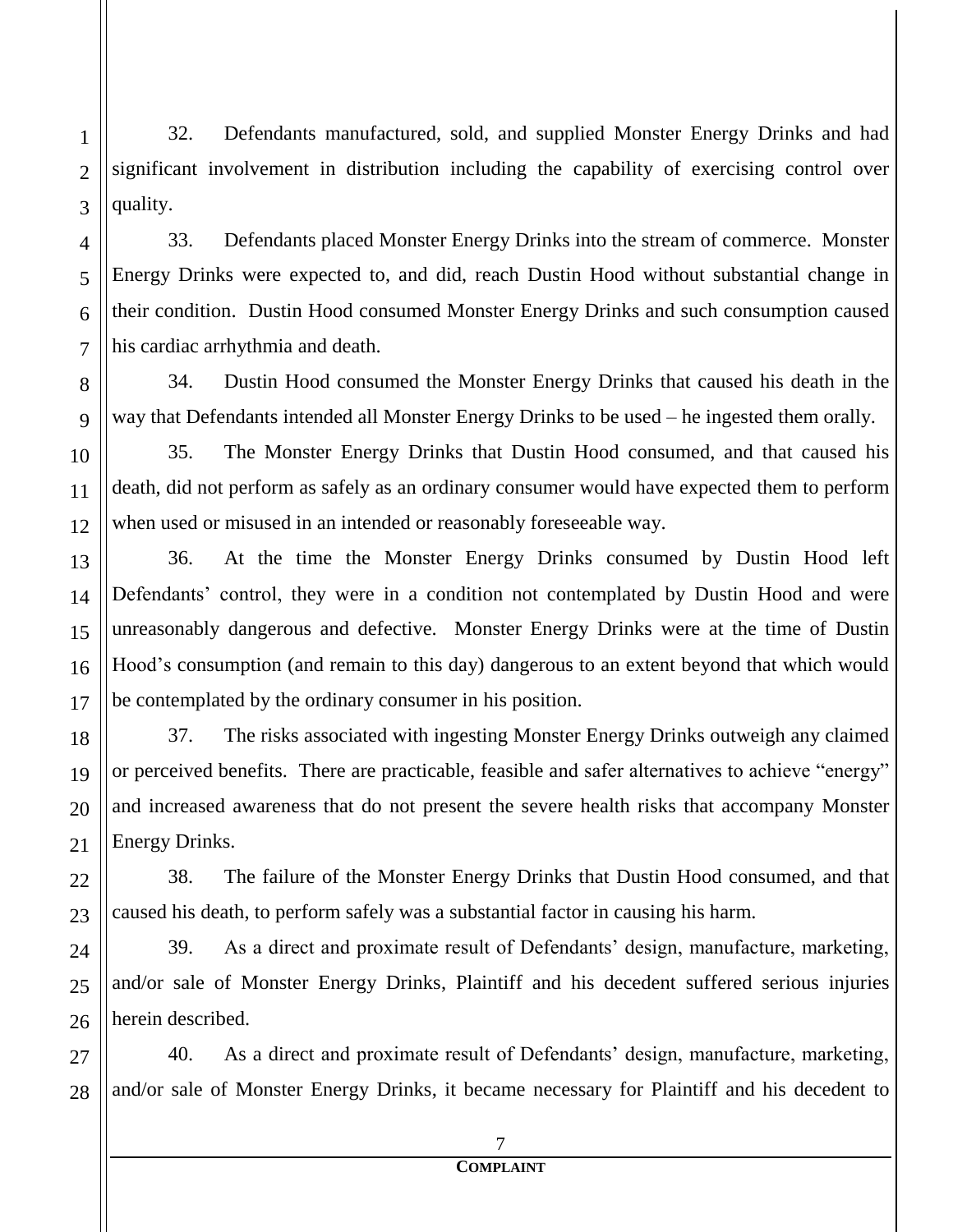incur expenses for doctors, hospitals, nurses, pharmaceuticals, and other reasonably required and medically necessary supplies and services.

41. As a direct and proximate result of Defendants' design, manufacture, marketing, and/or sale of Monster Energy Drinks, Plaintiff and his decedent suffered serious and permanent physical injury, harm, damages and economic and non-economic loss.

#### **SECOND CAUSE OF ACTION**

#### **(Strict Liability: Failure to Warn)**

42. Plaintiff, as surviving parent of Dustin Hood, re-alleges each and every allegation contained in this Complaint with the same force and effect as if fully set forth herein.

43. Prior to Dustin Hood's consumption of Monster Energy Drinks, Defendants designed, manufactured, marketed, distributed and/or sold Monster Energy Drinks, and at all material times were in the business of doing so. Defendants placed Monster Energy Drinks into the stream of commerce. Monster Energy Drinks were expected to, and did, reach Dustin Hood without substantial change in their condition. Dustin Hood consumed Monster Energy Drinks and they caused his cardiac arrhythmia and death.

44. Monster Energy Drinks had potential risks and side effects that were known or knowable to Defendants by the use of scientific knowledge available at and after the time of design, manufacture, marketing, distribution and/or sale of the Monster Energy Drinks consumed by Dustin Hood. Defendants knew, or should have known, of the defective condition, characteristics, and risks associated with Monster Energy Drinks, as previously set forth herein.

45. The potential risks and side effects associated with Monster Energy Drinks presented, and continue to present, a substantial danger when the drinks are used or misused in an intended or reasonably foreseeable way – *i.e.* ingested orally.

46. Ordinary consumers would not have (and have not) recognized the potential risks and side effects associated with ingesting Monster Energy Drinks.

47. When placing Monster Energy Drinks into the stream of commerce, Defendants failed to provide adequate warnings as to the risks associated with the product. Defendants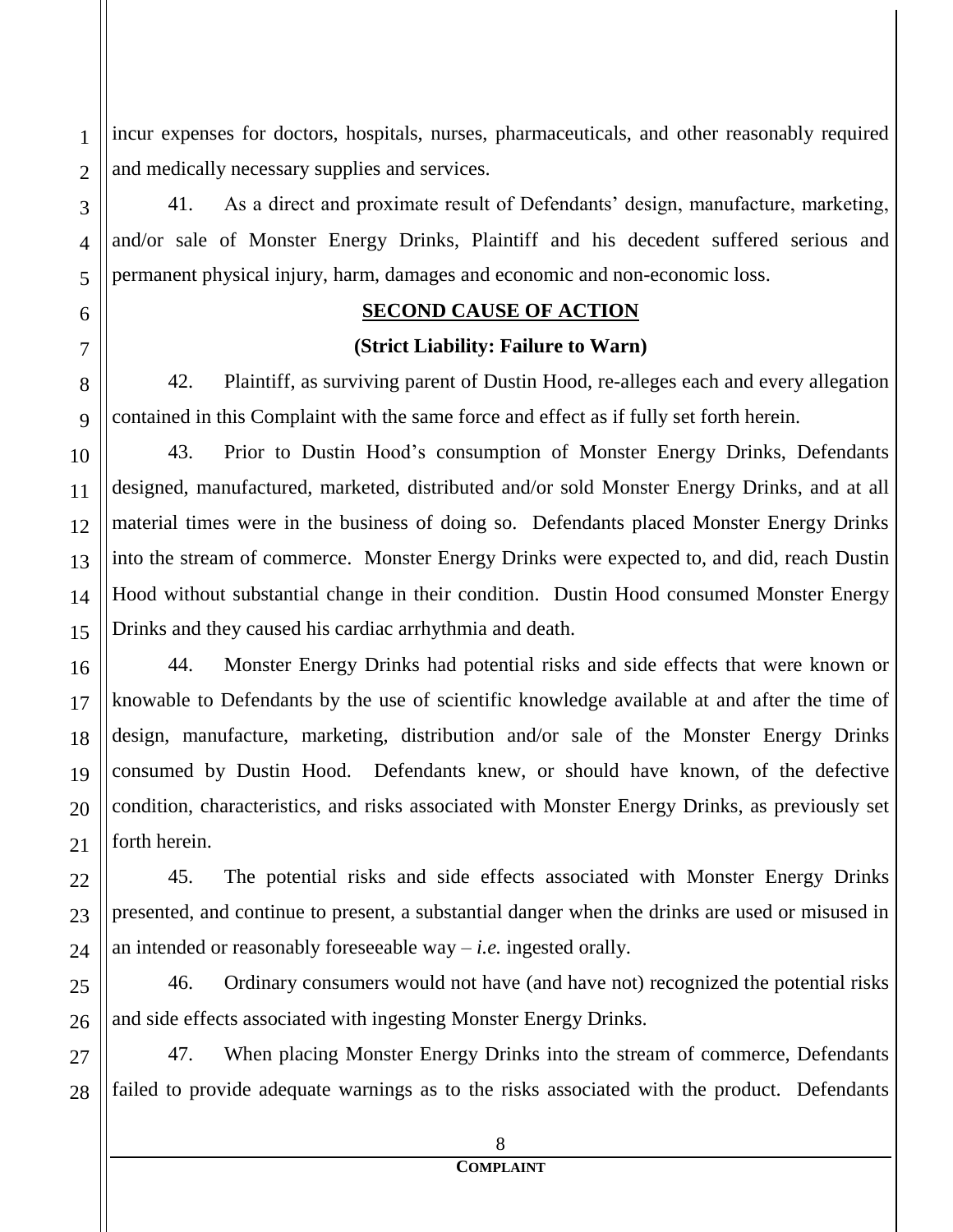failed to warn consumers of the true risks and dangers – and of the symptoms, scope and severity of the potential side effects of the Monster Energy Drinks that Dustin Hood consumed, such as significantly increased risk of strokes, blood clots, heart attacks, cardiac arrhythmias, cardiac arrests and other adverse cardiac events.

48. As detailed herein, Defendants failed to adequately warn and instruct of the potential risks and side effects associated with ingesting Monster Energy Drinks. Examples of the inadequacies of Defendants' warnings include, but are not limited to, the following:

- a. The warnings were insufficient to alert Dustin Hood of the significant risk, scope, duration and severity of adverse events and/or reactions, including adverse cardiac events, associated with consuming Monster Energy Drinks, thereby subjecting him to risks which far exceeded the benefits of Monster Energy Drinks;
	- b. Defendants marketed and sold Monster Energy Drinks using misleading marketing materials emphasizing the efficacy of the drinks while downplaying the risks associated with it, thereby making the use of Monster Energy Drinks more dangerous than any consumer would reasonably expect; and
		- c. Defendants failed to disclose the increased risks of adverse cardiac episodes associated with the consumption of Monster Energy by children and adolescents like Dustin Hood.

49. The lack of sufficient instructions or warnings was a substantial factor in causing Dustin Hood's death.

50. As a direct and proximate result of Defendants' failure to provide adequate warnings in connection with its design, manufacture, marketing, distribution and/or sale of Monster Energy Drinks, Plaintiff and his decedent suffered the injuries herein described.

26 27 51. As a direct and proximate result of Defendants' failure to provide adequate warnings in connection with its design, manufacture, marketing, distribution and/or sale of Monster Energy Drinks, it became necessary for Plaintiff and his decedent to incur expenses for

1

2

3

4

5

6

7

8

9

10

11

12

13

14

15

16

17

18

19

20

21

22

23

24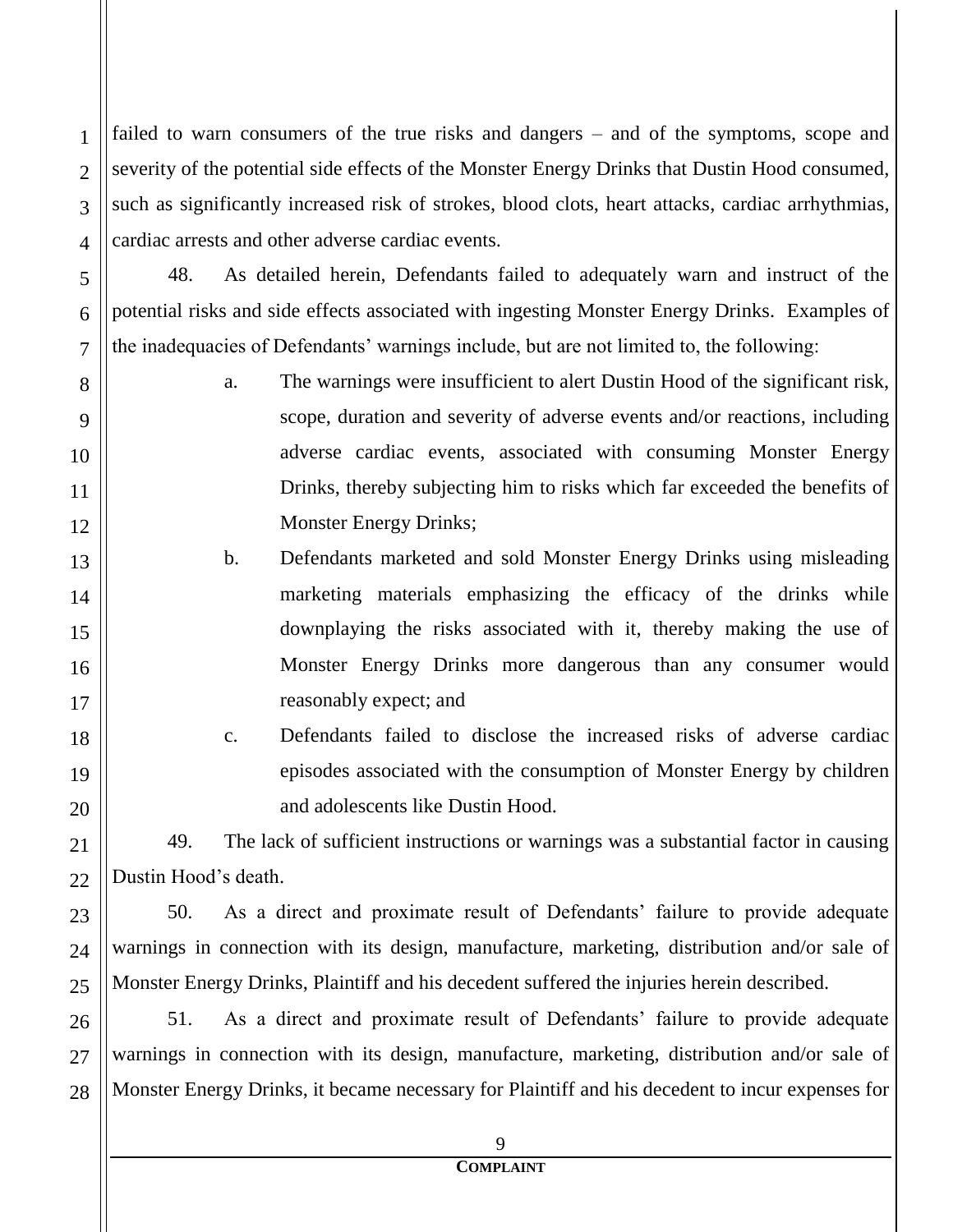doctors, hospitals, nurses, pharmaceuticals, and other reasonably required and medically necessary supplies and services.

52. As a direct and proximate result of Defendants' failure to provide adequate warnings in connection with its design, manufacture, marketing, distribution and/or sale of Monster Energy Drinks, Plaintiff and his decedent suffered serious and permanent physical injury, harm, damages and economic and non-economic loss.

#### **THIRD CAUSE OF ACTION**

#### **(Negligence – Design, Manufacture and Sale)**

53. Plaintiff, as surviving parent of Dustin Hood, re-alleges each and every allegation contained in this Complaint with the same force and effect as if fully set forth herein.

54. Defendants owed a duty to Plaintiff's decedent and all consumers of Monster Energy Drinks to exercise reasonable care in the design, formulation, testing, manufacture, labeling, marketing, distribution, promotion and/or sale of Monster Energy Drinks. This duty required Defendants to ensure that Monster Energy Drinks did not pose an unreasonable risk of bodily harm to Plaintiff's decedent and all other consumers, and similarly required Defendants to warn of side effects, risks, dangers and potential for adverse cardiac episodes associated with the ingestion of Monster Energy Drinks.

55. Defendants failed to exercise reasonable care in the design, formulation, testing, manufacture, labeling, marketing, distribution, promotion and/or sale of Monster Energy Drinks in that Defendants knew, or should have known, that Monster Energy Drinks could cause significant bodily harm, including cardiac arrest, and were not safe for use by those who ingest the product.

56. Defendants were negligent in the design, formulation, testing, manufacture, labeling, marketing, distribution, promotion and/or sale of Monster Energy Drinks and breached their duties to Plaintiff and his decedent. Specifically, Defendants:

> a. Failed to use due care in the preparation and design of Monster Energy Drinks to prevent the previously-described risks, especially as they relate to children and young adults;

1

2

3

4

5

6

7

8

9

10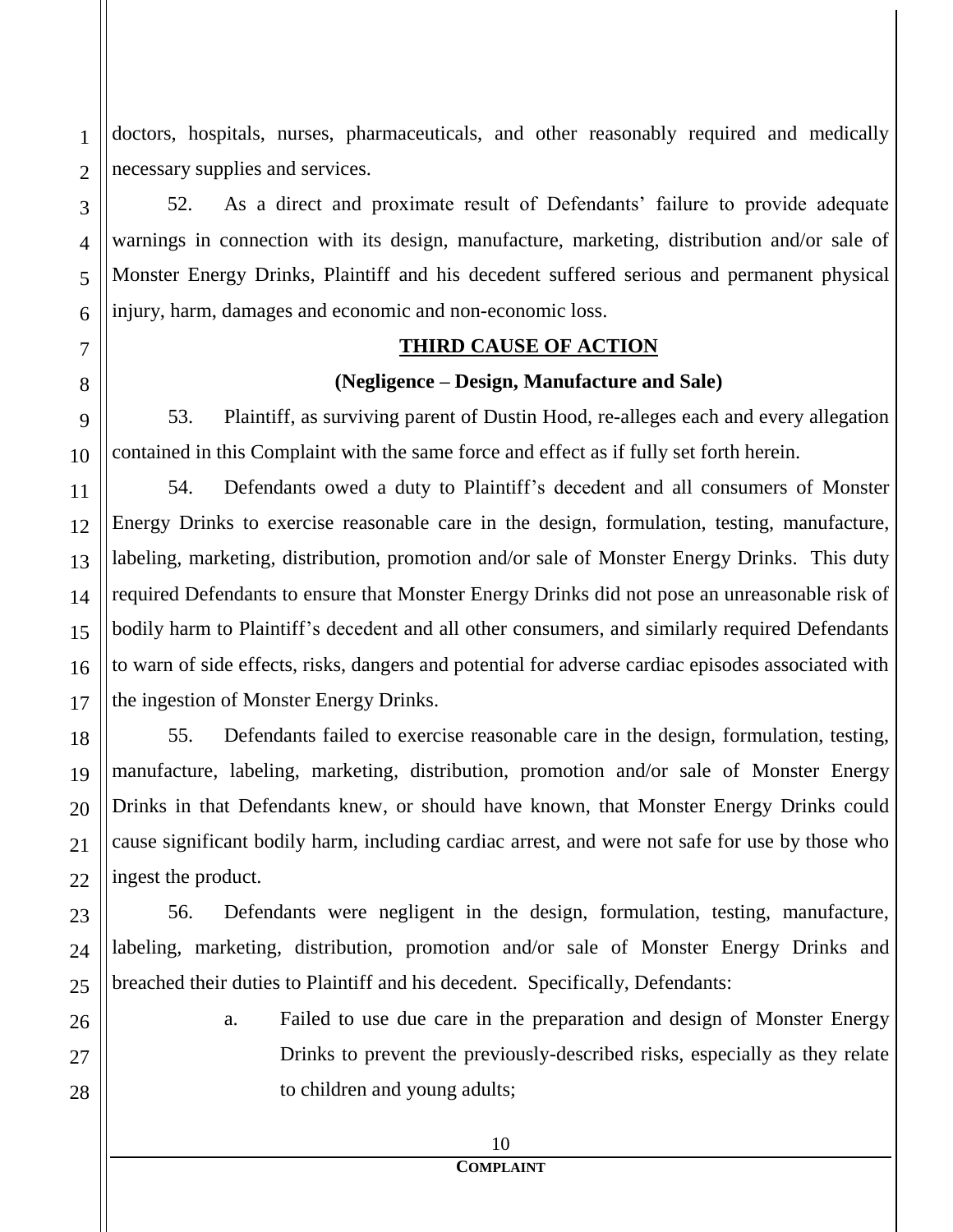| 1              | Failed to conduct adequate testing of Monster Energy Drinks;<br>b.                                |  |  |
|----------------|---------------------------------------------------------------------------------------------------|--|--|
| $\overline{2}$ | Failed to cease manufacturing or otherwise alter the composition of<br>$C_{\bullet}$              |  |  |
| 3              | Monster Energy Drinks to produce a safer alternative despite the fact that                        |  |  |
| $\overline{4}$ | Defendants knew, or should have known, that such drinks posed a serious                           |  |  |
| 5              | risk of bodily harm to consumers;                                                                 |  |  |
| 6              | Failed to conduct post-marketing surveillance to determine the safety of<br>$\mathbf{d}$ .        |  |  |
| 7              | <b>Monster Energy Drinks;</b>                                                                     |  |  |
| 8              | Failed to exercise reasonable care with respect to post-sale warnings and<br>e.                   |  |  |
| 9              | instructions for safe use by consumers;                                                           |  |  |
| 10             | f.<br>Failed to exercise ordinary care in the labeling of Monster Energy Drinks;                  |  |  |
| 11             | and                                                                                               |  |  |
| 12             | Were otherwise careless and negligent.<br>g.                                                      |  |  |
| 13             | 57.<br>At all relevant times, it was foreseeable to Defendants that consumers, like               |  |  |
| 14             | Plaintiff's decedent, would suffer injury as a result of Defendants' failure to exercise ordinary |  |  |
| 15             | care.                                                                                             |  |  |
| 16             | As a direct and proximate result of Defendants' negligence, Plaintiff and his<br>58.              |  |  |
| 17             | decedent suffered the injuries herein described.                                                  |  |  |
| 18             | As a direct and proximate result of Defendants' negligence, it became necessary<br>59.            |  |  |
| 19             | for Plaintiff and his decedent to incur expenses for doctors, hospitals, nurses, pharmaceuticals, |  |  |
| 20             | and other reasonably required and medically necessary supplies and services.                      |  |  |
| 21             | As a direct and proximate result of Defendants' negligence, Plaintiff and his<br>60.              |  |  |
| 22             | decedent suffered serious and permanent physical injury, harm, damages and economic and           |  |  |
| 23             | non-economic loss.                                                                                |  |  |
| 24             | <b>FOURTH CAUSE OF ACTION</b>                                                                     |  |  |
| 25             | (Negligence – Failure to Warn)                                                                    |  |  |
| 26             | 61.<br>Plaintiff, as surviving parent of Dustin Hood, re-alleges each and every allegation        |  |  |
| 27             | contained in this Complaint with the same force and effect as if fully set forth herein.          |  |  |
| 28             |                                                                                                   |  |  |
|                | 11                                                                                                |  |  |
|                | <b>COMPLAINT</b>                                                                                  |  |  |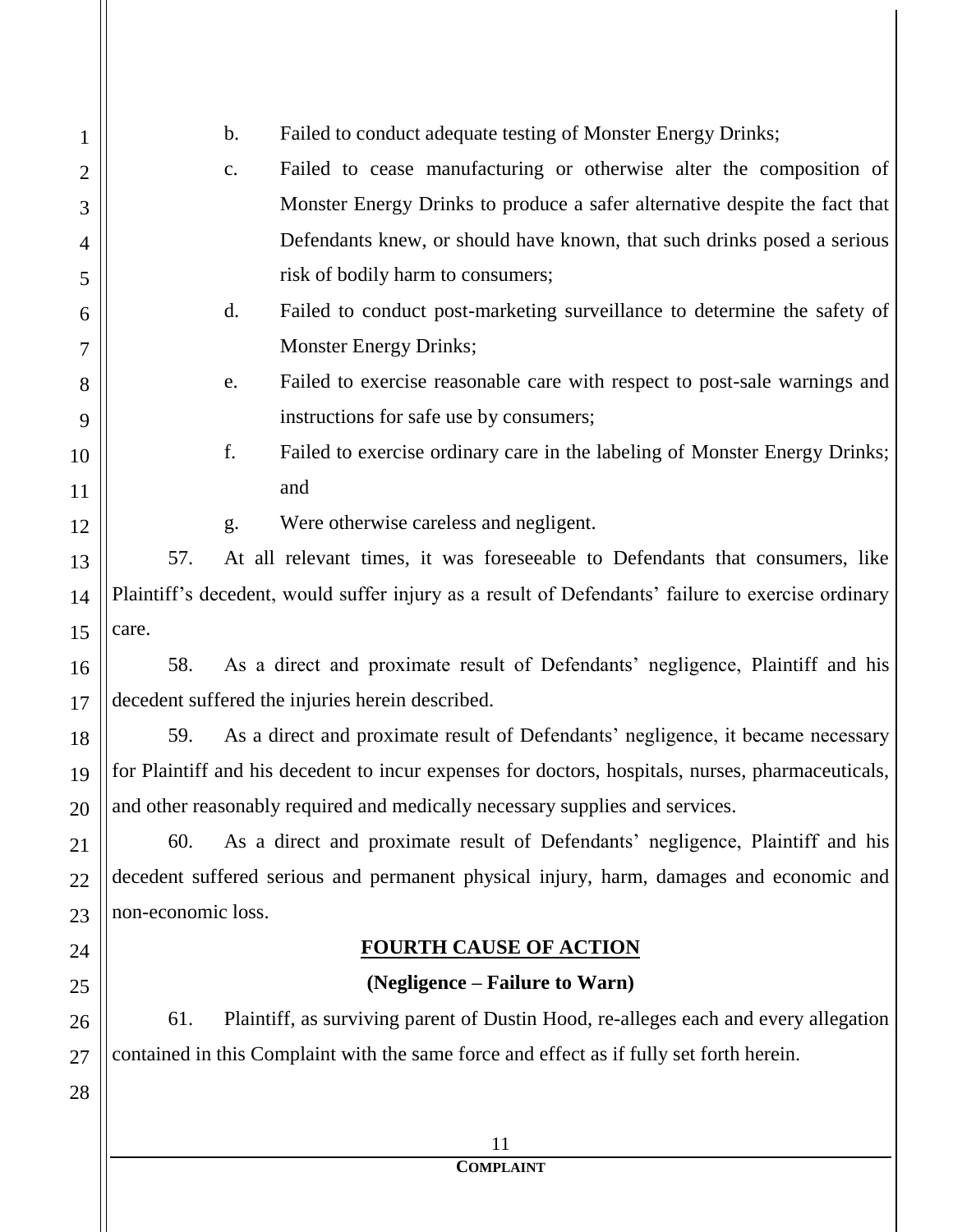62. Prior to, on, and after Plaintiff's decedents ingestion of Monster Energy Drinks, and at all relevant times, Defendants were engaged in the design, manufacture, production, testing, study, inspection, mixture, labeling, marketing, advertising, sales, promotion, and/or distribution of Monster Energy Drinks, which were intended for consumption by consumers like Dustin Hood.

63. Prior to, on, and after Plaintiff's decedent's ingestion of Monster Energy Drinks, Defendants knew, or should have known, that Monster Energy Drinks were dangerous or were likely to be dangerous when used in a reasonably foreseeable manner. Such dangers include, but are not limited to, significantly increased risk of strokes, blood clots, heart attacks, cardiac arrhythmias, cardiac arrests and other adverse cardiac events.

64. Prior to, on, and after the date of Plaintiff's decedent's ingestion of Monster Energy Drinks, Defendants knew, or should have known, that consumers of Monster Energy Drinks, including Plaintiff's decedent, would not realize the dangers presented by Monster Energy Drinks.

65. Prior to, on, and after the date of Plaintiff's decedent's ingestion of Monster Energy Drinks, Defendants failed to adequately warn of the dangers associated with consumption of Monster Energy Drinks and/or failed to adequately instruct consumers on the safe use of Monster Energy Drinks. Such failures to warn and/or instruct included, but were not limited to: failing to issue adequate warnings to consumers concerning the risks of serious bodily harm associated with the ingestion of Monster Energy Drinks; failing to supply adequate warnings regarding all potential adverse health effects associated with the use of Monster Energy Drinks and the comparative severity thereof; and failing to set forth adequate warnings directed specifically to consumers with underlying cardiac conditions that are more susceptible to adverse cardiac reactions upon consumption of Monster Energy Drinks.

66. It was foreseeable to Defendants that consumers, including Plaintiff's decedent, might suffer injury as a result of its failure to exercise ordinary care in providing adequate warnings concerning the dangers associated with consumption of Monster Energy Drinks.

1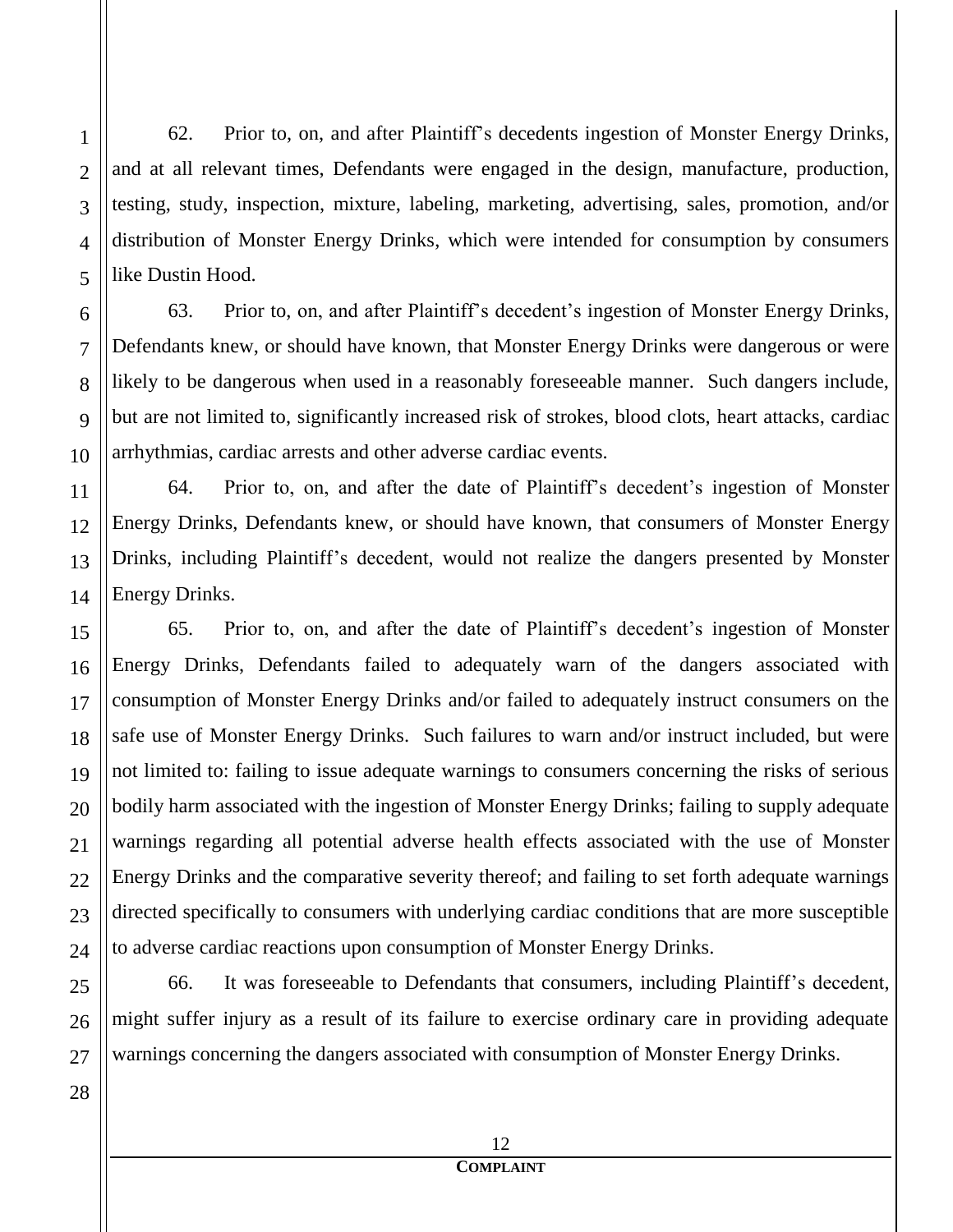67. As a direct and proximate result of Defendants' negligence, Plaintiff and his decedent suffered the injuries herein described.

68. As a direct and proximate result of Defendants' negligence, it became necessary for Plaintiff and his decedent to incur expenses for doctors, hospitals, nurses, pharmaceuticals, and other reasonably required and medically necessary supplies and services.

69. As a direct and proximate result of Defendants' negligence, Plaintiff and his decedent suffered serious and permanent physical injury, harm, damages and economic and non-economic loss.

#### **FIFTH CAUSE OF ACTION**

### **(Fraud: Concealment, Suppression or Omission of Material Facts)**

70. Plaintiff, as surviving parent of Dustin Hood, re-alleges each and every allegation contained in this Complaint with the same force and effect as if fully set forth herein.

71. Defendants withheld and suppressed facts in its advertising, labeling, packaging, marketing and promotion of Monster Energy Drinks that led consumers to falsely believe that Monster Energy Drinks posed no risk to the health of those who consumed and/or no greater risk than other "energy" sources.

72. Due to the potential risks associated with consumption of Monster Energy Drinks, Defendants owed a duty to disclose the truth about the significant adverse health effects associated with the consumption of these drinks, but failed to do so.

73. Despite Defendants' knowledge of the health risks associated with consumption of Monster Energy Drinks, Defendants concealed these dangers and took steps in the advertising, packaging, marketing, promotion and/or sale of Monster Energy Drinks to prevent consumers from learning the true facts about the product.

74. The concealment of the true facts about Monster Energy Drinks was done with the intent to induce Plaintiff's decedent to purchase and consume Monster Energy Drinks. Defendants intended for consumers, like Plaintiff's decedent, to rely on their advertising, labeling, packaging, marketing, promotion and/or sale of Monster Energy Drinks, as well as

13

28

1

2

3

4

5

6

7

8

9

10

11

12

13

14

15

16

17

18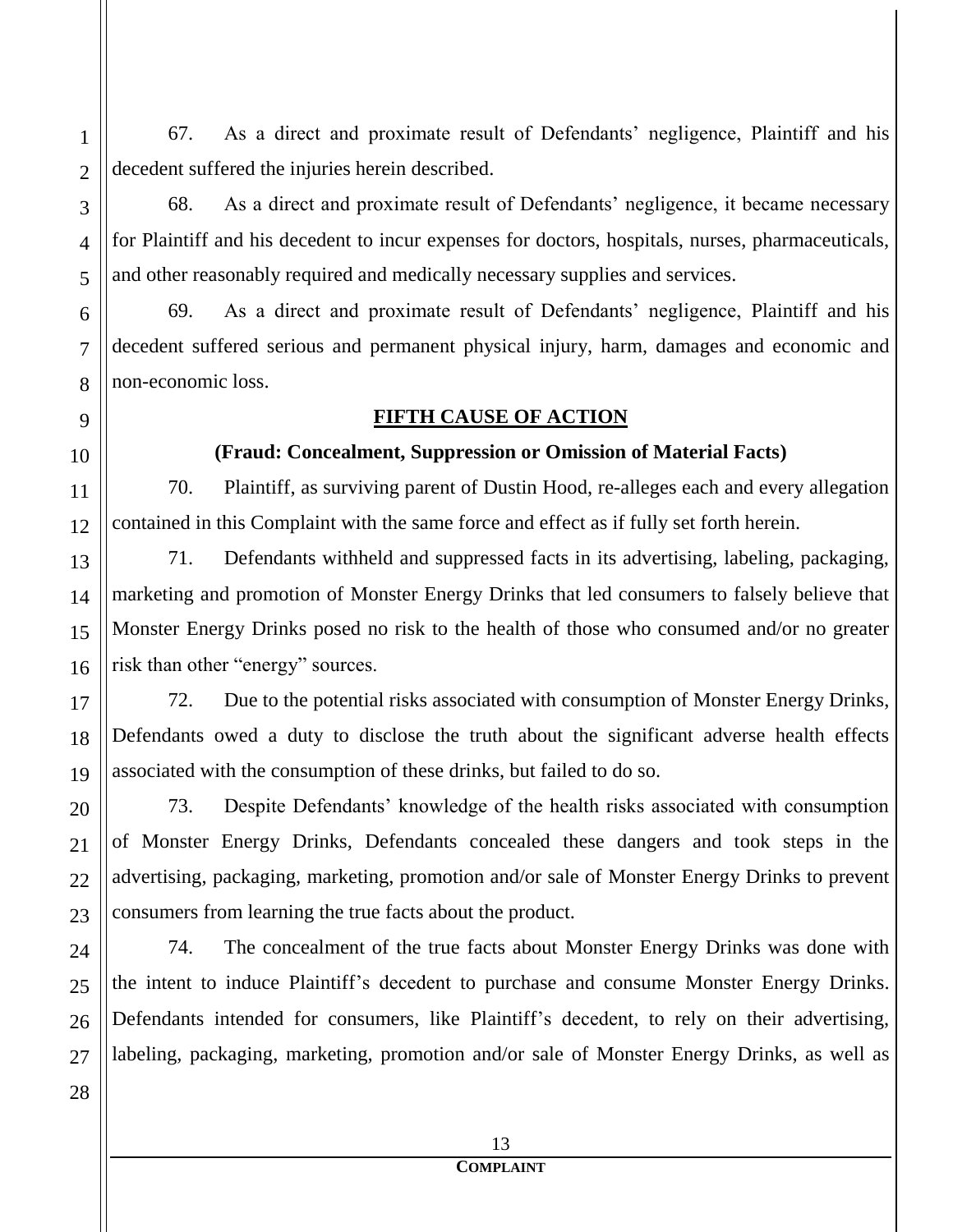their suppression of the true facts about the risks and dangers associated with consuming Monster Energy Drinks.

75. The reliance by Plaintiff's decedent in consuming Monster Energy Drinks was reasonable and justified in that Defendants appeared to be, and represented themselves to be, reputable businesses that would disclose the truth about any potential harmful health effects of consuming Monster Energy Drinks.

76. As a direct and proximate result of the fraud and deceit alleged, Plaintiff and his decedent suffered the injuries herein described.

77. As a direct and proximate result of the fraud and deceit alleged, it became necessary for Plaintiff and his decedent to incur expenses for doctors, hospitals, nurses, pharmaceuticals, and other reasonably required and medically necessary supplies and services.

78. As a direct and proximate result of the fraud and deceit alleged, Plaintiff and his decedent suffered serious and permanent physical injury, harm, damages and economic and non-economic loss.

#### **SIXTH CAUSE OF ACTION**

#### **(Breach of Implied Warranties)**

79. Plaintiff, as surviving parent of Dustin Hood, re-alleges each and every allegation contained in this Complaint with the same force and effect as if fully set forth herein.

80. Dustin Hood consumed 3.5 cans of the 24-oz. Monster Energy Drinks within 24 hours, which caused his death.

81. At the time of Dustin Hood's purchase and consumption of the Monster Energy Drinks that caused his death, Defendants were in the business of selling Monster Energy Drinks.

82. The Monster Energy Drinks that Dustin Hood consumed, and that caused his death, were harmful when consumed.

28 83. The harmful condition of the Monster Energy Drinks that Dustin Hood consumed, and that caused his death, would not reasonably be expected by the average consumer.

1

2

3

4

5

6

7

8

9

10

11

12

13

14

15

16

17

18

19

20

21

22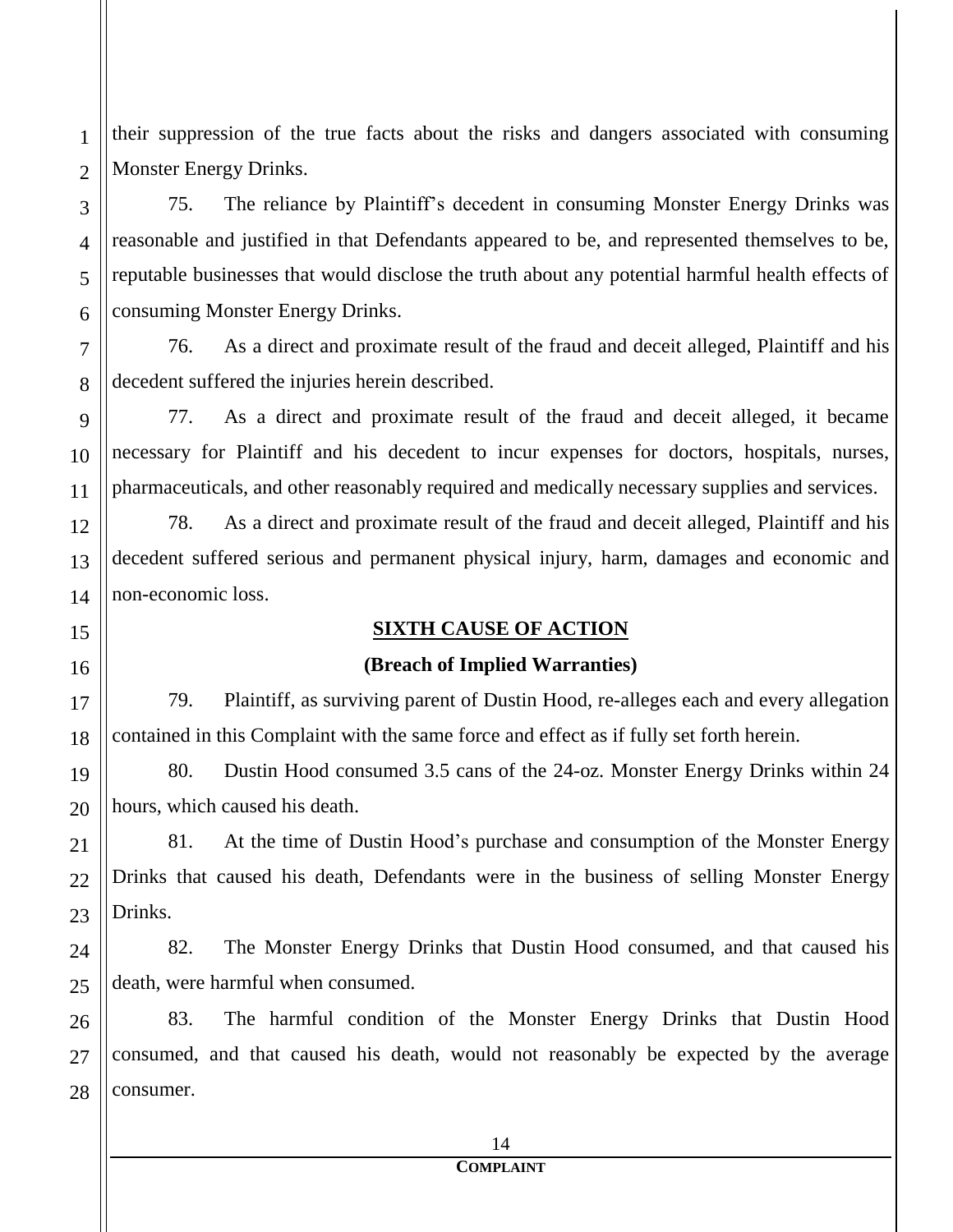1 2 84. The Monster Energy Drinks were a substantial factor in causing Dustin Hood's death.

# 85. Prior to Plaintiff's decedent's consumption of Monster Energy Drinks, Defendants impliedly warranted to Plaintiff's decedent and other consumers that Monster Energy Drinks were of merchantable quality and safe and fit for the use for which they were intended.

86. Plaintiff's decedent reasonably relied entirely on the expertise, knowledge, skill, judgment, and implied warranties of Defendants in choosing to consume Monster Energy Drinks.

87. The Monster Energy Drinks that Plaintiff's decedent consumed were neither safe for their intended use, nor of merchantable quality, in that they possessed a dangerous mixture of ingredients that, when put to their intended use, caused severe and permanent injuries to Plaintiff's decedent. As such, the Monster Energy Drinks were not of the same quality as those beverages generally acceptable in the trade and were not fit for the ordinary purposes for which such goods are used.

88. By selling, delivering and/or distributing the defective Monster Energy Drinks to Plaintiff's decedent, Defendants breached the implied warranty of merchantability and the implied warranty of fitness.

89. As a direct and proximate result of Defendants' breach of the implied warranty of merchantability and the implied warranty of fitness, Plaintiff and his decedent suffered serious injuries herein described.

90. As a direct and proximate result of Defendants' breach of the implied warranty of merchantability and the implied warranty of fitness, it became necessary for Plaintiff and his decedent to incur expenses for doctors, hospitals, nurses, pharmaceuticals, and other reasonably required and medically necessary supplies and services.

91. As a direct and proximate result of the fraud and deceit alleged, Plaintiff and his decedent suffered serious and permanent physical injury, harm, damages and economic and non-economic loss.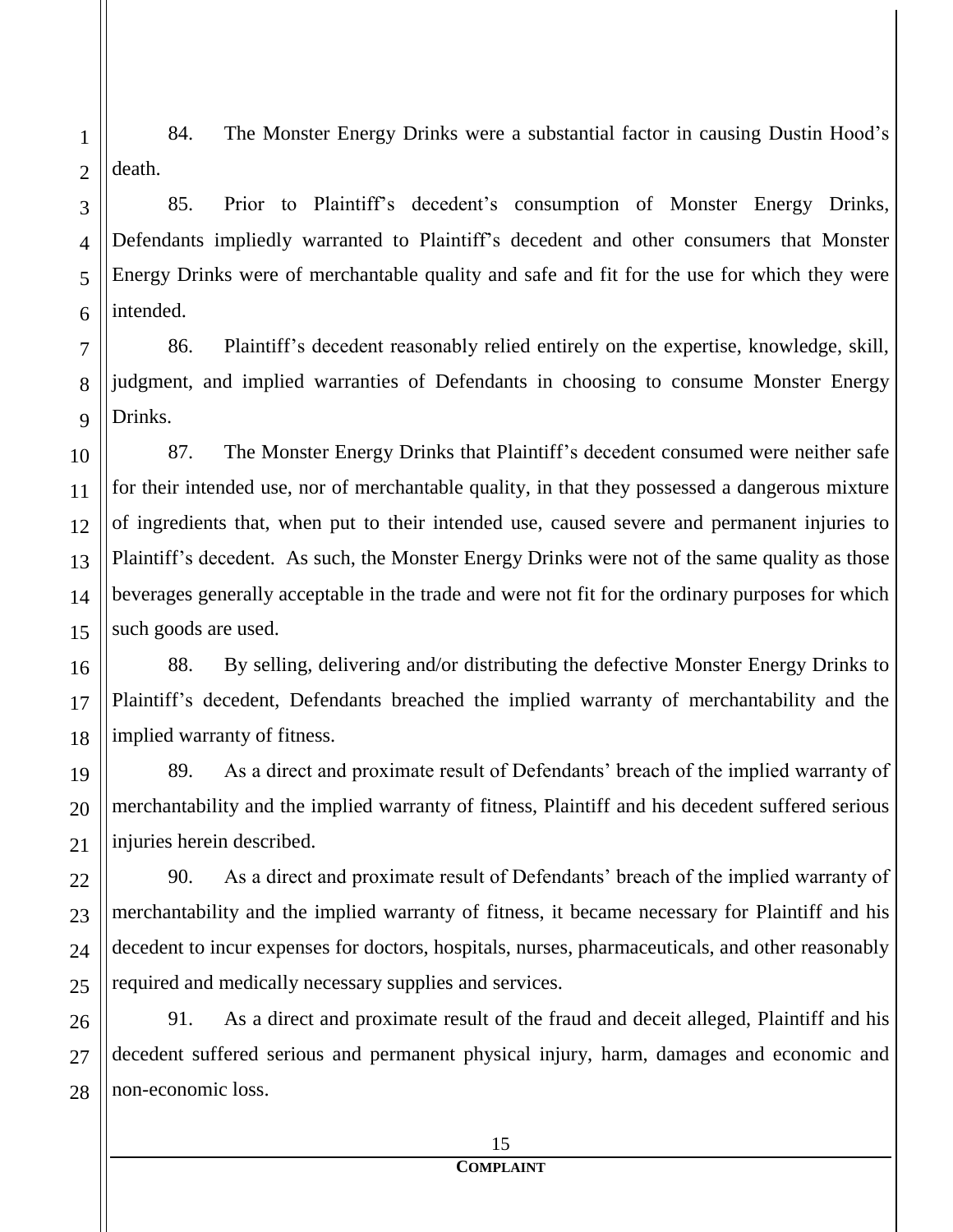#### **PUNITIVE DAMAGES ALLEGATIONS**

92. Plaintiff, as surviving parent of Dustin Hood, re-alleges each and every allegation contained in this Complaint with the same force and effect as if fully set forth herein.

93. Section 377.34 of the California Code of Civil Procedure allows for "penalties or punitive or exemplary damages that the decedent would have been entitled to recover had the decedent lived."

94. At all relevant times, Defendants knew that Monster Energy Drinks contained dangerous levels of caffeine and other stimulants, and knew the serious health risks to consumers associated with the consumption of Monster Energy Drinks.

95. With such knowledge and in furtherance of their own financial interests, Defendants willfully, wantonly and maliciously engaged in the design, manufacture, production, testing, study, inspection, mixture, labeling, marketing, advertising, sales, promotion, and/or distribution of Monster Energy Drinks while simultaneously failing to warn potential consumers of their dangerous propensities, including the known serious health risks associated with the consumption of Monster Energy Drinks.

96. With such knowledge and in furtherance of their own financial interests, Defendants willfully, wantonly and maliciously, and with conscious disregard for, and indifference to, the health and safety of consumers, including Plaintiff's decedent, failed and refused to supply adequate warnings and/or information to protect consumers and/or otherwise reduce or eliminate the health risks to consumers associated with the consumption of Monster Energy Drinks.

97. In addition to such conduct, Defendants knowingly, intentionally and deliberately marketed Monster Energy Drinks as an "Energy Supplement" so as to deceive and mislead the consuming public, including Dustin Hood, into believing that Monster Energy Drinks are beneficial for consumers.

98. As a direct and proximate result of such conduct, and because the acts and omissions of Defendants were willful, wanton, malicious, intended and in conscious disregard for, and indifference to, the health and safety of potential consumers, like Plaintiff's decedent,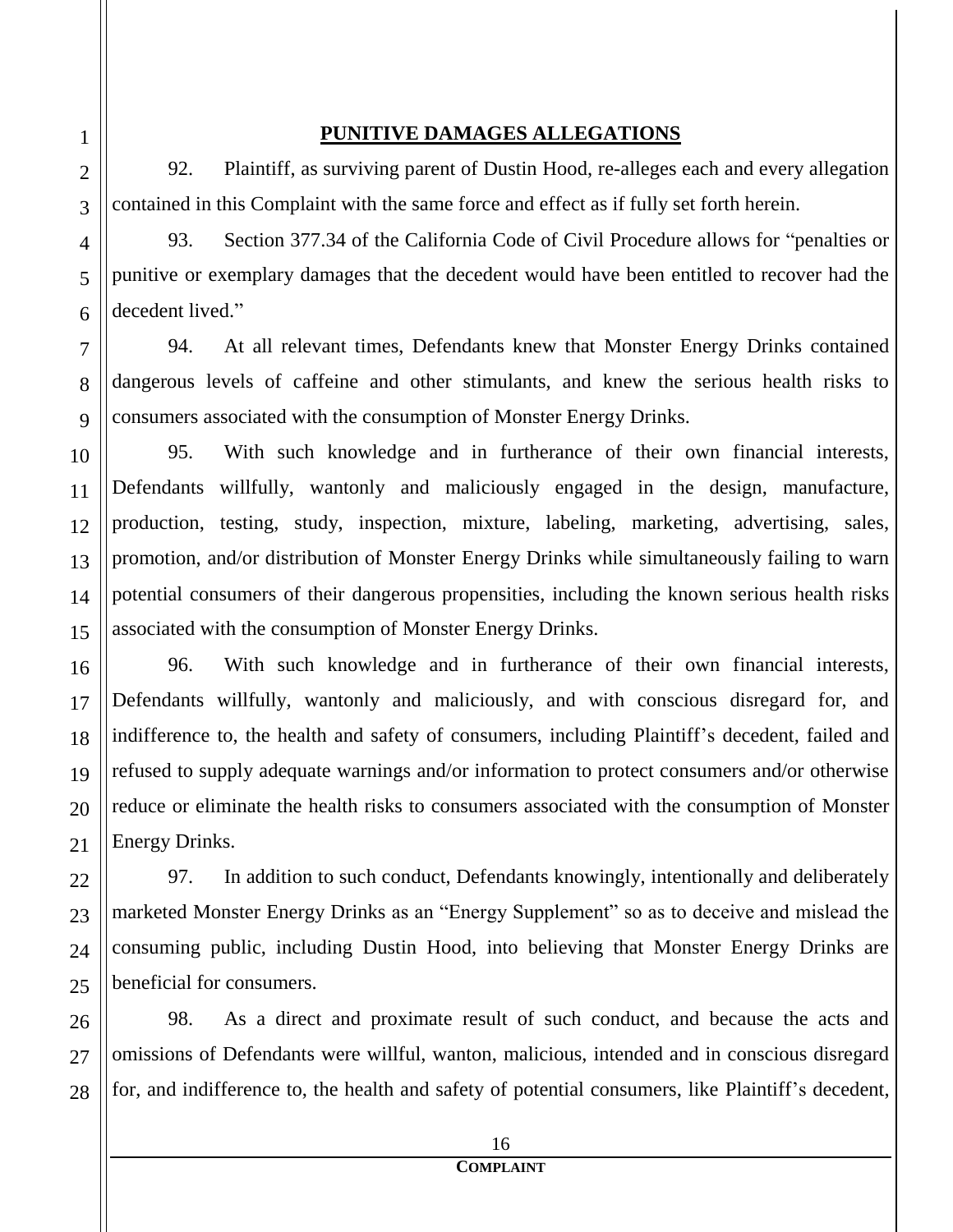1 2 3 4 an award of exemplary or punitive damages is appropriate and necessary to punish Defendants, and to deter Defendants from engaging in such misconduct in the future and to affect significant change in the way Defendants design, manufacture, market, promote, warn about, distribute and/or sell Monster Energy Drinks.

#### **II. WRONGFUL DEATH CAUSE OF ACTION**

## **SEVENTH CAUSE OF ACTION**

#### **(Wrongful Death)**

94. Plaintiff re-alleges each and every allegation contained in this Complaint with the same force and effect as if fully set forth herein.

95. Plaintiff, Edgar Hood is the surviving heir of and successor in interest to the decedent, Dustin Hood, and does hereby bring any and all Wrongful Death causes of action pursuant to California Code of Civil Procedure § 377.60 and California Probate Code § 6402(b).

96. The wrongful actions of Defendants described in the preceding paragraphs, and the defects in the MONSTER ENERGY product designed, manufactured, marketed, distributed and/or sold by Defendants, caused the death of Plaintiff's son, Dustin Hood. As a direct and proximate result of the strict liability, negligence, fraud, and breach of warranty described above, Dustin Hood purchased and consumed MONSTER ENERGY, which resulted in his death.

20

21

22

23

24

25

26

27

28

5

6

7

8

9

10

11

12

13

14

15

16

17

18

19

# **PRAYER FOR RELIEF AS TO ALL CLAIMS**

WHEREFORE, Plaintiff prays for judgment against all Defendants for all claims asserted herein as follows:

- 1. Compensatory damages in excess of the jurisdictional amount, including, but not limited to, pain, suffering, emotional distress, loss of enjoyment of life, and other non-economic damages in an amount to be determined at trial of this action;
	- 2. For past medical expenses and other economic damages to be determined at trial of this action;
	- 3. Funeral and burial expenses according to proof;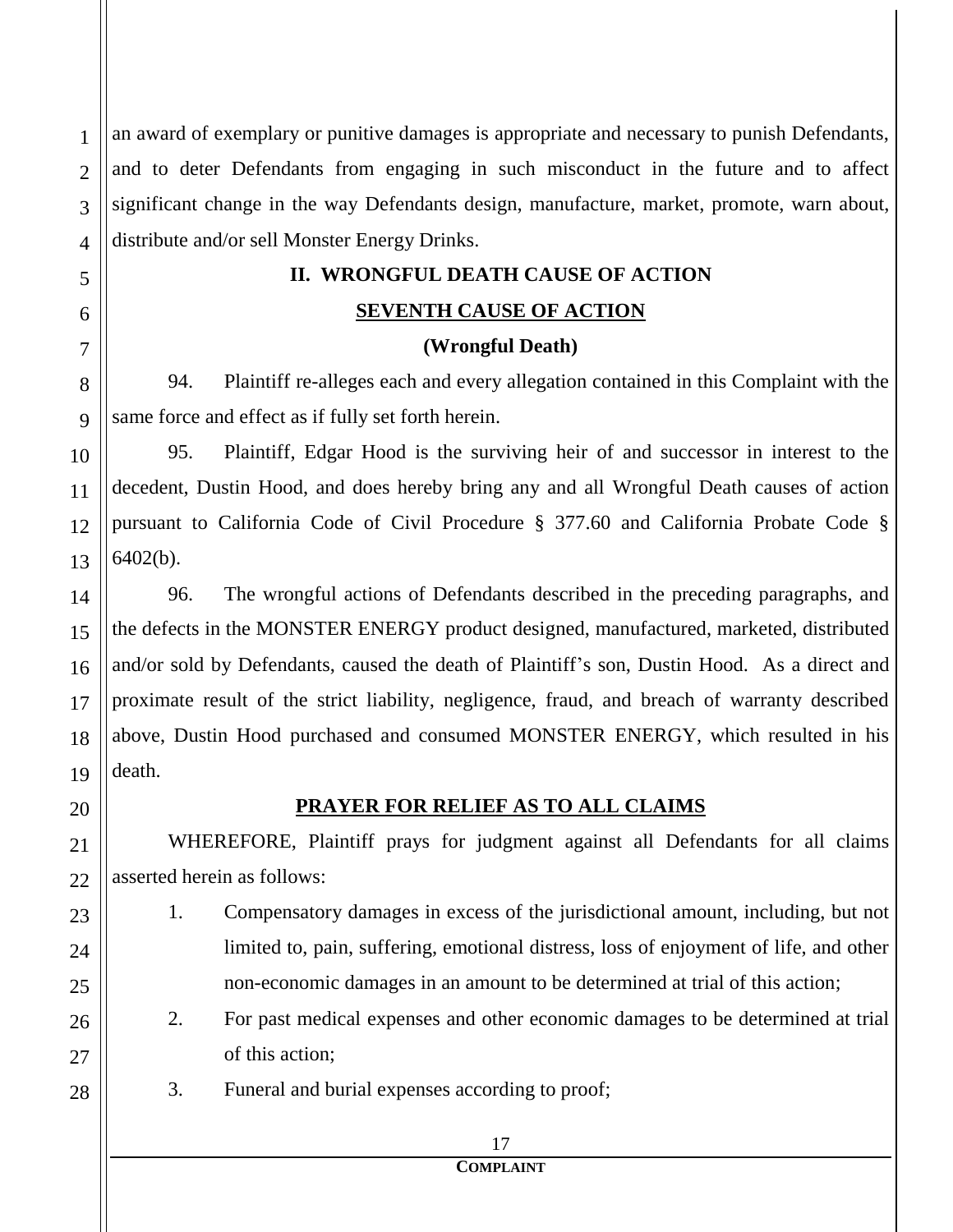| 1              | 4. | Past and future mental and emotional distress according to proof;                |  |
|----------------|----|----------------------------------------------------------------------------------|--|
| $\overline{2}$ | 5. | For punitive damages, as to the First, Second and Fifth Causes of Action against |  |
| 3              |    | all Defendants, according to proof;                                              |  |
| $\overline{4}$ | 6. | All costs of suits;                                                              |  |
| 5              | 7. | For applicable statutory interest as provided by law; and                        |  |
| 6              | 8. | For such other and further relief as the Court may deem just and proper.         |  |
| $\overline{7}$ |    | PARRIS LAW FIRM<br>Date: January 12, 2017                                        |  |
| 8              |    |                                                                                  |  |
| 9              |    |                                                                                  |  |
| 10             |    | Brace L. Schechter, Esq.                                                         |  |
| 11             |    | <b>Attorneys for Plaintiff</b>                                                   |  |
| 12             |    |                                                                                  |  |
| 13             |    |                                                                                  |  |
| 14             |    |                                                                                  |  |
| 15             |    |                                                                                  |  |
| 16             |    |                                                                                  |  |
| 17             |    |                                                                                  |  |
| 18             |    |                                                                                  |  |
| 19             |    |                                                                                  |  |
| 20             |    |                                                                                  |  |
| 21             |    |                                                                                  |  |
| 22             |    |                                                                                  |  |
| 23             |    |                                                                                  |  |
| 24             |    |                                                                                  |  |
| 25             |    |                                                                                  |  |
| 26             |    |                                                                                  |  |
| 27             |    |                                                                                  |  |
| 28             |    |                                                                                  |  |
|                |    | 18                                                                               |  |
|                |    | <b>COMPLAINT</b>                                                                 |  |
|                |    |                                                                                  |  |